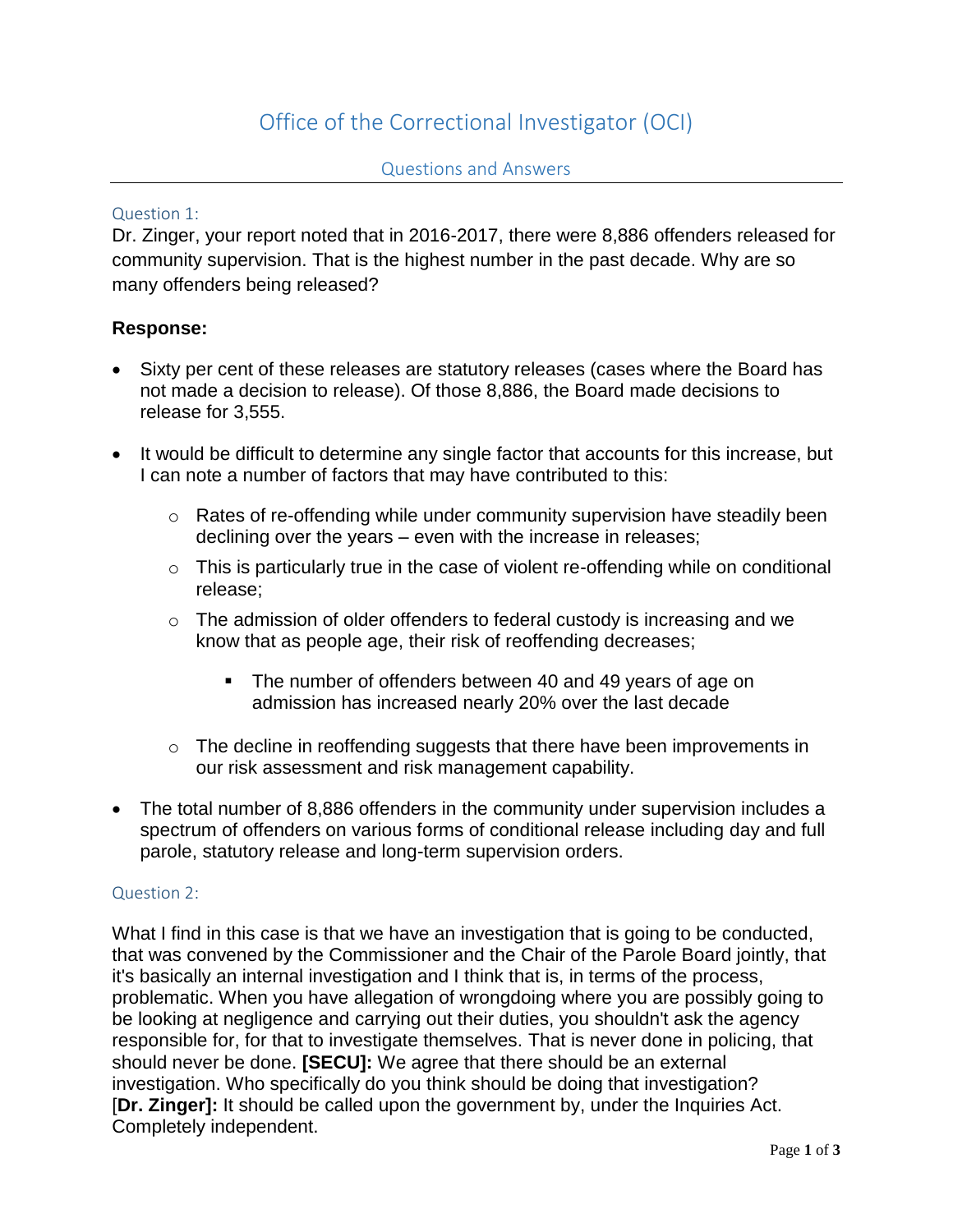# **Response:**

- The Commissioner of CSC and I have convened a joint Board of Investigation into this case and it will look at the circumstances surrounding the incident.
- Any recommendations that could ensure this situation does not happen again will be thoroughly examined and corrective measures implemented, as appropriate.
- I also wish to point out that this Board of Investigation is led by two persons who are external to government.
- The work of the two co-chairs is being supported by one staff member from the Board, and two from the CSC. In any independent investigation there are always staff from the agencies who will provide guidance about the work of the Board, where to find policies, procedures and so forth.
- Under the CCRA, both the Commissioner and myself have the legal authority to appoint "a person or persons" to investigate and report on any matter relating to the operations of the Board/CSC.
- This ensures that we have the flexibility to appoint independent and external persons to ensure there is no bias in the conduct of such work.
- Any recommendations arising from the Board of Investigation will be reviewed by CSC and the PBC, and corrective measures implemented, as appropriate.